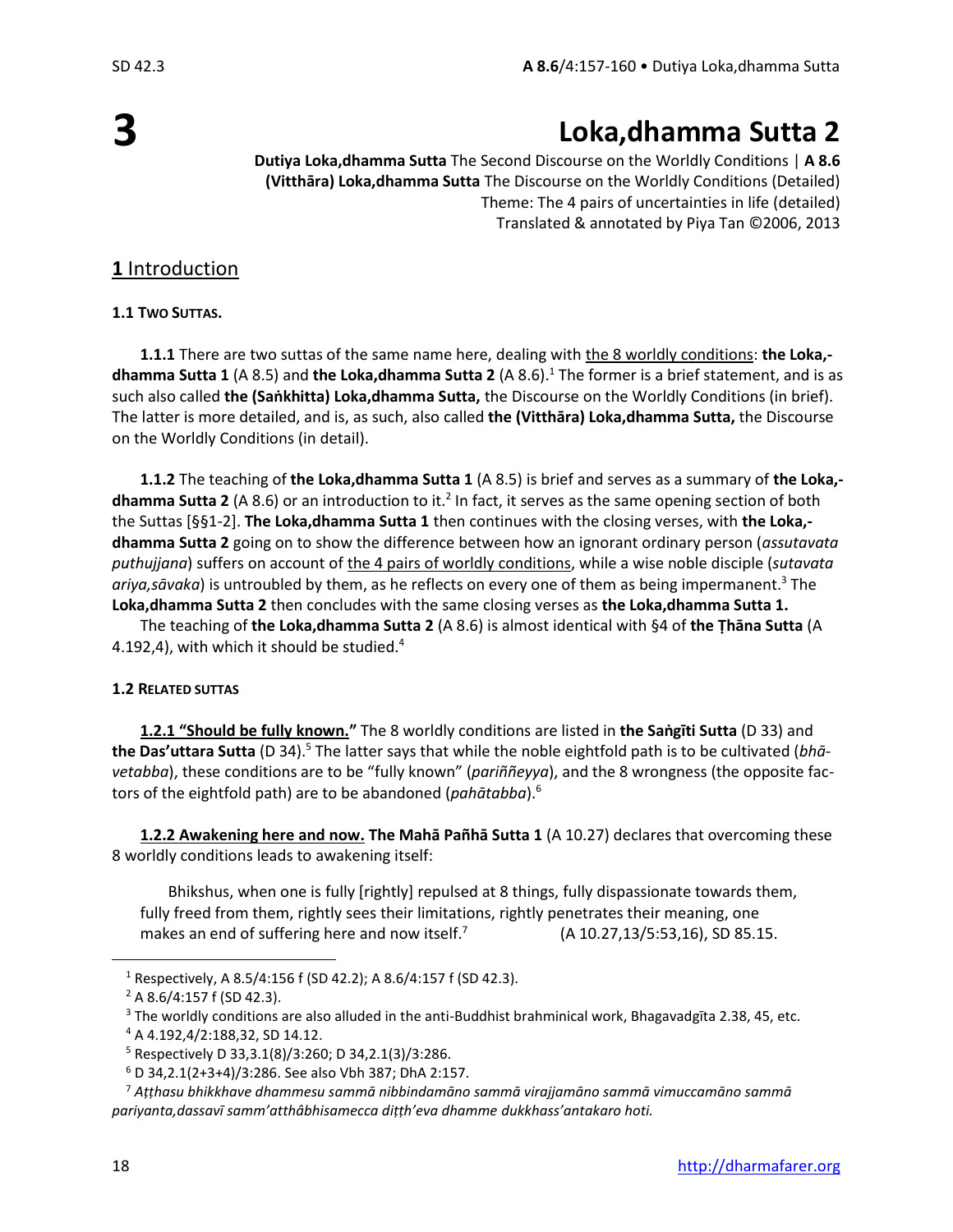**1.2.3 Visuddhi,magga.** Buddhaghosa mentions the worldly conditions in his own work, **the Visuddhi,magga,** and explains them as "states to be abandoned" (*pahātabba dhamma*), as follows:

"**The worldly conditions**" are so called because they continually follow one another as long as the world persists, that is to say, these eight, namely, gain, loss, fame, ill-fame, joy, pain, blame, praise. Here, worldly conditions, when taken more broadly, in terms of their causal conditions, imply fawning, the basis for gain, etc, and repulsion, the basis for loss, etc—thus it should be understood. The same state of the state of the state of the state of the state of the state of the state of the state of the state of the state of the state of the state of the state of the state of the state of

**1.2.4 Buddha,carita.** These 4 pairs of worldly conditions, taught by the Buddha, became well known in Indian literature. Aśvaghoṣa alludes to them in his **Buddha,carita:**

Since the well known opposing pairs, such as loss and gain, and the rest, are inseparably connected in the world, therefore, no man is invariably happy on the earth nor invariably wretched. (Buc  $11.43$ )<sup>9</sup>

### **2** Sutta theme

**2.1** The Loka,dhamma Sutta 2 opens just like the Loka,dhamma Sutta 1, with the Buddha's stating that the 8 worldly conditions or 4 pairs of vicissitudes—gain and loss, fame and ill-fame, blame and praise, and joy and pain—"turn with the world, and the world turns with these worldly conditions" [§§1, 2.2]. In short, this *is* the world [3.1], troubled by the pulls and pushes of the dualities of what we see as desirable or undesirable [3.2]. The wise, however, is untroubled by such vicissitudes [3.3].

**2.2** A key sentence in the Sutta is this:

These 8 conditions, bhikshus, turn with the world, and the world turns on these 8 worldly conditions. *Aṭṭh'ime bhikkhave loka,dhammā lokaṁ anuparivattanti, loko ca aṭṭha loka,dhamme anuparivattati* [§1]

The verb, *anuparivattati* is resolved as *anu* ("to follow") + *pari* ("all around, complete") + *vattati* ("to turn"), meaning to "keep on turning (happening) all around us, following us around". Thus, an alternative translation of this Pali line is:

These 8 conditions, bhikshus, keep on turning all around us, following us around in the world, and the world keeps on turning on these eight worldly conditions.

### **3** The 3 kinds of worlds

**3.1 The Rohitassa Sutta** (S 2.26) speaks of "the world" (*loka*) in 2 senses, that is, as the physical state and as formations (*saṅkhārā*). <sup>10</sup> The physical world is the universe (*cakka,vāḷa*), including its contents,

<sup>8</sup> *Loka,dhammâti loka-p,pavattiyā sati anuparama,dhamma,kattā lābho alābho yaso ayaso sukhaṁ dukkhaṁ nindā pasaṁsâti ime aṭṭha. Idha pana kāraṇôpacārena lābh'ādi,vatthukassa anunayassa alābh'ādi,vatthukassa paṭighassa c'etaṁ loka,dhamma-g,gahaṇena gahaṇaṁ katan'ti veditabba* (Vism 22.51/683). See also Sn 268; KhpA 153; J 3:468; Miln 146.

<sup>9</sup> Tr E B Cowell 1894. *Dvaṁdvāni sarvasya yataḥ prasaktānyalābhalābhaprabhṛtīni loke | ato'pi naikāṁta,sukho- 'sti kaścinnaikāṁtaduḥkhaḥ puruṣaḥ prṭhivyām* || 11.43 (ed E H Johnston, 1935).

<sup>10</sup> See **Rohitassa S** (S 2.26/1:61 f), SD 7.2 (1). See also SID: *loka*.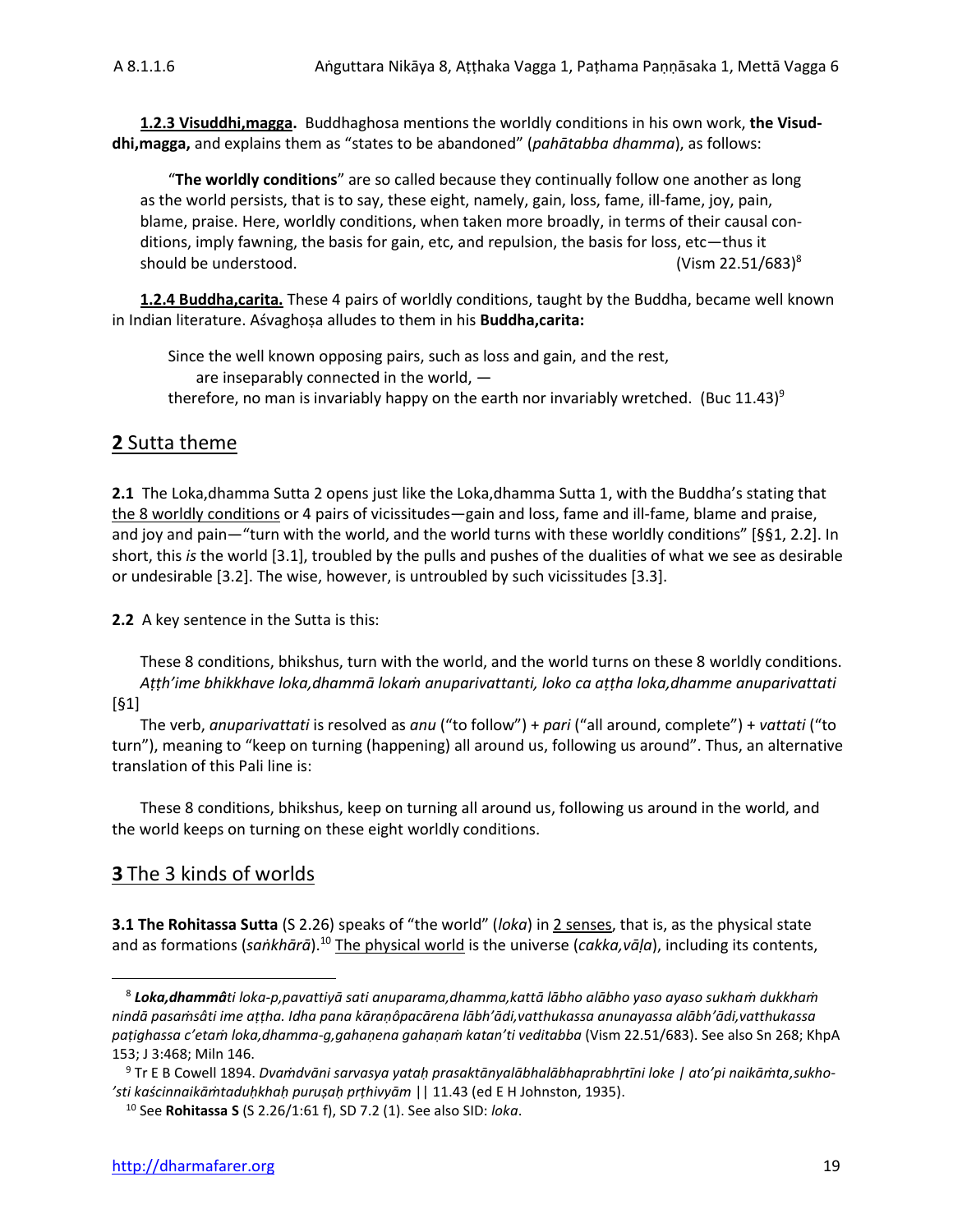that is matter and beings, while "formations" here refers to our experience of our 6 sense-faculties and the world that we create of it. As such, the Commentaries helpfully speak of the 3 kinds of worlds, that is, the worlds of *formations*, of *beings*, and of *space and time*. 11

**3.2** Similarly, we see **the 2 traditional senses of** *loka,* "the world," in the Loka,dhamma Sutta 2. In the phrase "(the worldly conditions) turn with the world" (*lokaṁ anuparivattanti*), "the world" refers to that of "beings" (*satta loka*), which is reflects the attitude of the ignorant ordinary person or uninstructed worldling [4.1], who follows—"turns with" (*anuparivattati*)<sup>12</sup>—the world, and so is drowned in it on account of struggling with the 4 pairs of worldly conditions.

**3.3 The wise noble disciple**, on the other hand, does not go with the world: he only sees that "the world turns with these 8 worldly conditions" (*aṭṭha,loka,dhamme anuparivattati*) [§1]. Notice that the sentence here is in the singular, while the other (the preceding sentence) is in the plural [3.2]. The manyness or multiplicity of conditions trouble the ordinary person because this is how he sees the world.

The wise practitioner, on the other hand, only sees "the world" and its true nature: it is impermanent, changing, becoming other. These 8 conditions mean that the world is ever unstable, and there is no point in holding on to it, but to see it for what it is. In this way, even when the wise is touched by any of the worldly conditions, he remains joyfully unmoved<sup>13</sup> [3.3].

# **4** The 2 kinds of persons

### **4.1 THE IGNORANT ORDINARY PERSON**

**4.1.1** The uninstructed worldling (*assutavata puthujjana*) is "ignorant" due to his lack of learning (*assutavata*), and is "ordinary" because he goes with the crowd (*puthujjana*). <sup>14</sup> Here "learning" refers to Dharma understanding so that our lives are uplifted and meaningful.<sup>15</sup> A true and helpful understanding of the Dharma best comes from a study of the suttas of early Buddhism, most of which are simple, heart-centred teachings of the Buddha and the early saints.

**4.1.2** Those who have never heard the Dharma, or have only a passing notion of it, or reject or demean it, are regarded as "uninstructed," in the sense that they do not listen to the Dharma at all; it is not a part of their lives in any way. Some of them may speak well of Buddhism or even write books about religions, but these are at best personal views that are not really helpful for an understanding of the Dharma.

**4.1.3** However, even if we call ourselves Buddhists, we might still be "uninstructed" if we do not practise the Dharma as taught by the Buddha. We might regularly keep to a ritual chanting, ritual diet, ritual giving, ritual blessing, even ritually "keeping" to the precepts, but we do not really understand why we are doing them, except as a social event or merely as a group member. This is clearly attachment to rituals and vows.

<sup>11</sup> Vism 7.37/204 f; DA 1:173; MA 1:397, 2:200.

<sup>12</sup> On *anuparivattanti,* see n below at §1.

<sup>13</sup> See **Right livelihood,** SD 37.8 (1.3.3.2) & Piya Tan, "To have or to be," R166, [http://dharmafarer.org,](http://dharmafarer.org/) or in *Simple Joys 2: Healing Words,* Singapore 2010:122 (43).

<sup>14</sup> On *puthujjana,* see **Nakula,pitā S** (S 22.1), SD 5.4 (3).

<sup>&</sup>lt;sup>15</sup> On happiness and meaning in life, see "Sad is not really bad," R278, 2013, http://dharmafarer.org.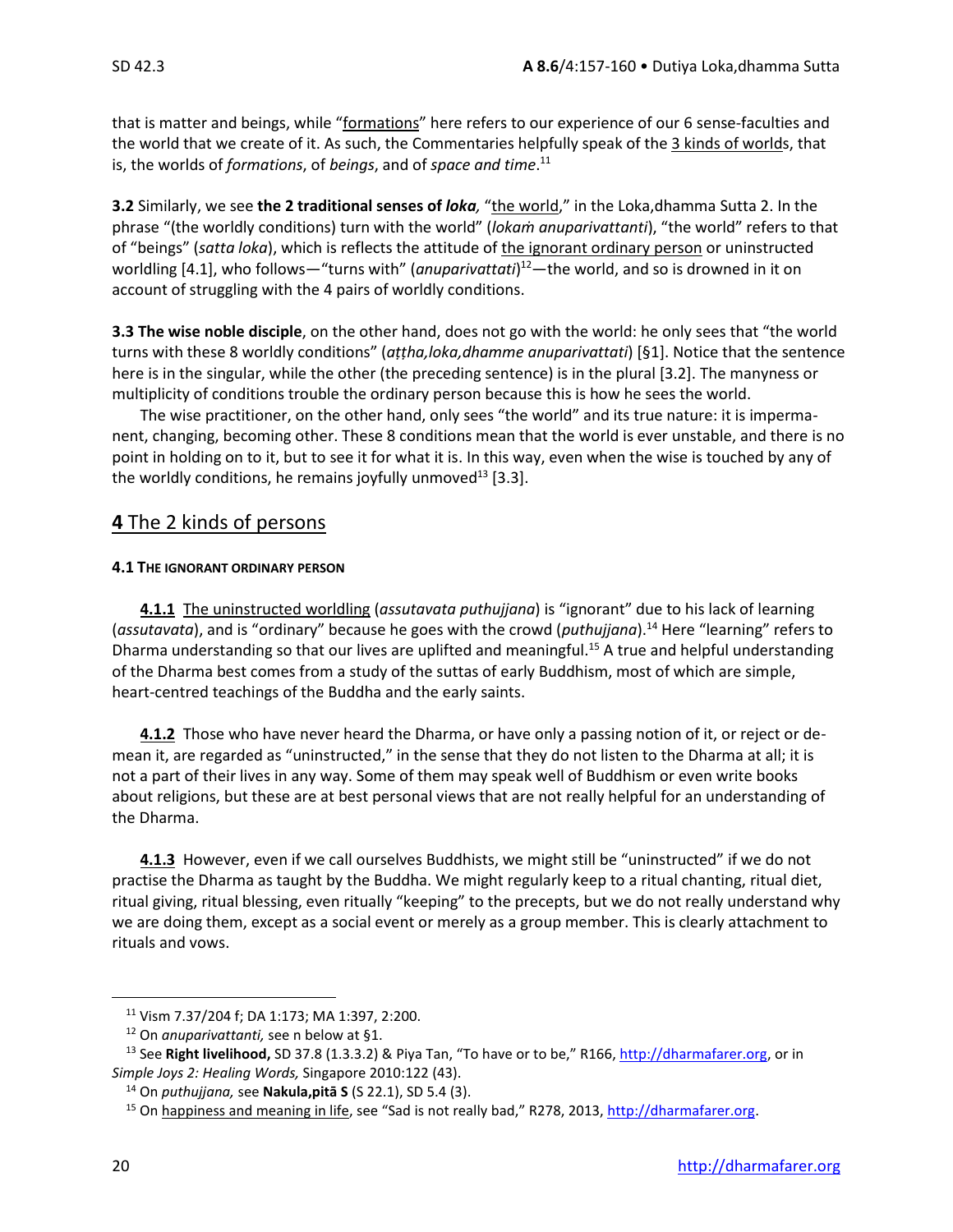**4.1.4** Or, we might even attend countless "Dharma talks," but if the speakers themselves have not evolved in the Dharma, or not even properly trained in the Dharma, the words are unlikely to reflect the true Dharma. Even if it were a good Buddhist talk, but we do not reflect on it and apply our lives to it, such as making every effort to keep to the precepts in our daily lives, then we are still "uninstructed." We are only hearing voices, but we're still deaf to the Dharma.

**4.1.5** We are still unmoved by the Dharma, but blown about by the 8 worldly conditions. We tend to define happiness as gains in terms of what we "have" and to measure people in terms of what *they* "have." When we suffer losses we turn to unbuddhist beliefs (attributing them to "bad luck" and so on) and unbuddhist practices (such as relying on fortune telling, doing "karmic purification" rituals, and so on).

**4.1.6** Not understanding the worldly conditions or forgetting the Dharma teachings that we have heard again and again, we do Buddhist work or attend Buddhist activities mostly for the sake of fame and recognition. Our Buddhist activities are geared more towards worldly success rather than changing lives through the Dharma. Our Buddhism then is only a club, a building, even a church, for the powerful, the rich, and the upper classes. We have no wholesome time for the poor, the needy or the simple Buddhists.

**4.1.7** Pushed by a drive for gain and fame, we run our groups like some commercial enterprise perhaps enviously or desperately emulating the mega-churches that simonize religion. While we put up a friendly facade to the public, we are actually less kind to those who toil and give to the success of the group. They are painfully blamed for their "failures," and we only praise those whom we expect to slave for us according to our agenda.

**4.1.8** So we are caught up in a worldly Buddhism of greed, hate, delusion and fear. Our joy is only in numbers and business, in empty strings of noisy activities or unhelpful rituals. The reality is that we are mostly in mental pain, fearing we will "fail." If we measure Buddhism by the world, we will be blown around by the 8 winds of the worldly conditions.

#### **4.2 THE WISE NOBLE DISCIPLE**

#### **4.2.1 The saint's reflections**

**4.2.1.1** Here, the term "saint" or "noble saint" (*ariya*) refers to any of the 4 or 8 kinds of individuals on the higher path.<sup>16</sup> Their methods of reflecting on and responding to these worldly conditions are listed as "the 5 perceptions" in **the Metta,sahagata Sutta** (S 46.54) and **the Tikaṇḍaki Sutta** (A 5.144). 17 Besides using the perception of impermanence, these saints apply various meditation methods to these worldly conditions in these ways:

| Seeing them as | <b>Meditation method</b>       |
|----------------|--------------------------------|
| repulsive,     | the perception of impermanence |
| repulsive      | the perception of foulness     |
| unrepulsive    | cultivation of lovingkindness  |
| unrepulsive    | the 4 elements (of the body)   |
| equanimous     | cultivation of equanimity      |
|                |                                |

<sup>16</sup> "Wise noble disciple," *sutavato ariya,savako,* lit "instructed noble listener." On the 4 types of saints: see **Ānâpāna,sati S** (M 118,9-12/3:80 f), SD 7.13. On the 8 types of saints, see **Aṭṭha Puggala S** (A 8.59/4:292) + SD 15.1 (1).

<sup>17</sup> Respectively, S 46.54,12.9/5:119-121 @ SD 10.11, & A 5.144/3:169 f @ SD 2.12 + Table 4; see also *Vedanā*, SD 17.3 (7.3-7.8).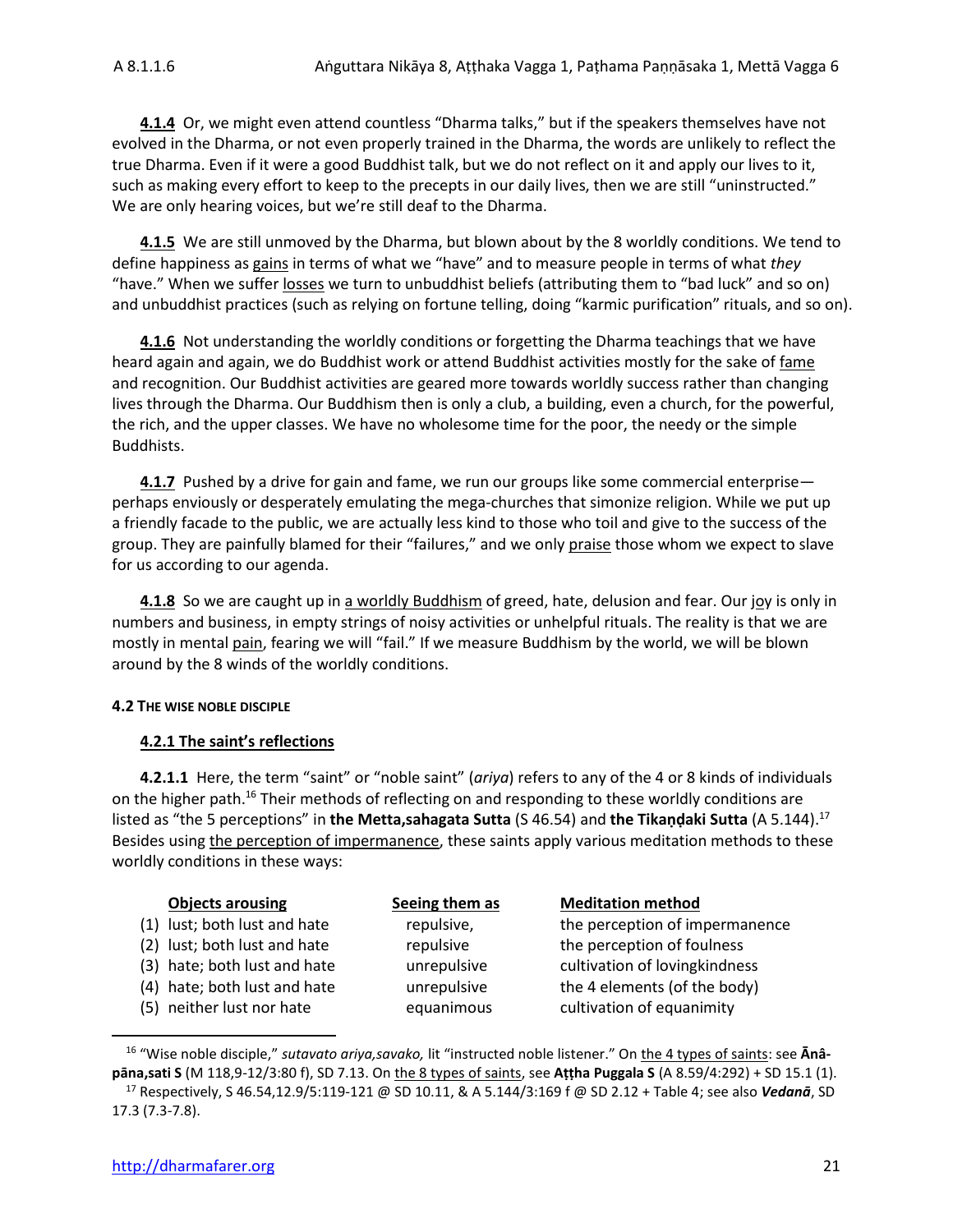**4.2.2** The coupling of "lust and hate" are not contradictory at all. In fact, where there is lust (a driving desire for something), there is a related hate for what is perceived as opposing it or opposite of it. As such, lust and hate define one another. They are seen separately for the purpose of dealing with whichever one is the stronger or more evident.

These twin unwholesome qualities are the parents of a host of all our negative mental states and the actions (bodily and verbal) that they motivate. Indeed, they are two of the 3 unwholesome roots, that is, *lobha* and *dosa,* respectively. The third root is delusion (*moha*). Delusion, itself rooted in the latent tendency of lust, ill will and ignorance, especially the last, prevents us from seeing true reality. We see things as dictated by our lust and hate.

**4.2.3** In the case of the arhats who do any of these 5 reflections, it does not mean that they still have some defilements. Rather, they are simply responding to the memory of events, either in their own lives before arhathood, or the person or circumstance before them, and they reflect accordingly, free from any negative state.

In the case of the first 3 kinds of saints—the non-returner, the once-returner and the streamwinner they still have some level of defilements (that cause them some suffering) and fetters (that hold them back to rebirth in a limited way). However, they are all capable of responding to their perceptions of events by way of any of the 5 perceptions, too.

Indeed, any of us, even still unawakened, with proper learning and training, is capable of practising any of the 5 perceptions. Since we lack the skills and attainments of the saints, we simply need to put in more effort in the reflections, and work with them by noticing which one works best for which situations, and persisting in such efforts, until we at least attain streamwinning.<sup>18</sup>

**4.2.4** More broadly, the term "wise noble disciples" can also refer to the "true individuals" (*sappurisa*),<sup>19</sup> which, in its broadest sense, includes *the 4 kinds of saints*, as well as the following lay followers, such as those mentioned in **the Pāsādika Sutta** (D 29):

| (1) celibate laymen                   | brahmacārī upāsaka  | D 29,15.7/3:125    | SD 40a.6     |
|---------------------------------------|---------------------|--------------------|--------------|
| (2) celibate laywomen                 | brahmacārī upāsikā  | D 29,15.8/3:125    | SD 40a.6     |
| (3) pleasure-enjoying laymen          | kāma, bhogī upāsaka | D 29,15.9/3:125    | SD 40a.6     |
| (4) pleasure-enjoying laywomen        | kāma, bhogī upāsikā | D 29,15.10/3:126   | SD 40a.6     |
| (5) the good worldlings <sup>20</sup> | kalyāņa puthujjana  | Nm 2:313; Nc:Be 60 | SD 5.4 (3.2) |

The lay Buddhists who lead celibate lives, even when they are only attending meditation retreats or periodically keeping to the celibacy precept, are, to that extent, the most committed of lay Buddhists. The majority are, of course, those lay Buddhists who observe a minimum standard of moral virtue, that is, those who keep to the 5 precepts. Even while they enjoy the pleasures of the world, they do so sensibly within the spirit of the precepts.

The "good worldling" is a late term for lay Buddhists who keep to the precepts and are tractable, which should include all the previous four types of Buddhists. Insofar as they listen to the Buddha's teachings, making every effort to understand and practise them as appropriate, they are unlikely to be blown around by the 8 winds of the worldly conditions, or lose themselves in any of them.

<sup>18</sup> On our attaining streamwinning in this life, see **Entering the stream**, SD 3.3.

<sup>19</sup> See **Sappurisa S** (M 113/3:37-45) + SD 23.7 (3).

 $20$  A good worldling is an unawakened person who is practising the way (keeping to the precepts, meditating and building wisdom, ie the 3 trainings). See **Nakula,pitā S** (S 33.1) @ SD 5.4 (3.2). On the 3 trainings, see *Sīla samādhi paññā,* SD 21.6.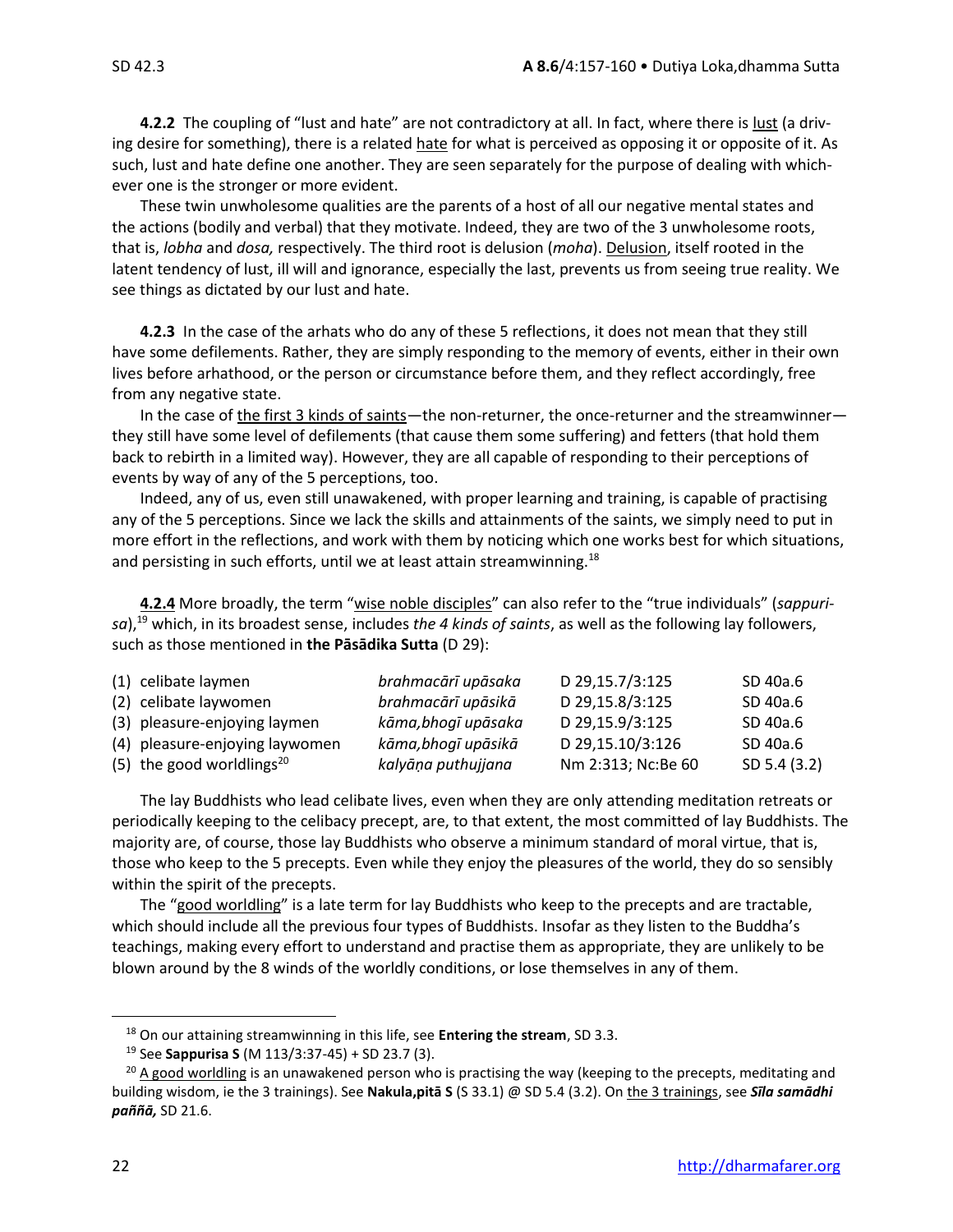In time, such practitioners would progress on the path to attain awakening. Of such individuals, it is said in **the Maṅgala Sutta** (Khp 5.11 = Sn 268):

> When touched by the worldly conditions, *Phuṭthassa loka,dhammehi* whose mind does not tremble; *cittaṃ yassa na kampati* he is sorrowless, strainless, secure— *asokaṁ virajaṁ khemaṁ* this is the highest blessing. *etaṁ maṅgalam uttamaṁ*

 $(Khp 5.11/3 = Sn 268/47)$ 

# **Loka,dhamma Sutta 2**

— — —

# The Second Discourse on the Worldly Conditions A 8.6

### The 8 worldly conditions

**1 "**Bhikshus, these 8 conditions turn with<sup>21</sup> the world, and the world turns with these 8 worldly conditions.<sup>22</sup>

What are the eight?

| <b>2</b> Gain and loss, | lābho ca alābho ca                                                 |
|-------------------------|--------------------------------------------------------------------|
| fame and obscurity,     | yaso ca ayaso ca                                                   |
| blame and praise,       | nindā ca pasamsā ca                                                |
| joy and pain.           | sukhañ ca dukkhañ ca                                               |
|                         | 2.2 Those 8 conditions hhilschus turn with the world and the world |

2.2These 8 conditions, bhikshus, turn with the world, and the world turns with these 8 worldly conditions.

### Everyone experiences the worldly conditions

| <b>3</b> Bhikshus,                                                            |
|-------------------------------------------------------------------------------|
| gain and loss, fame and ill-fame, blame and praise, joy and pain,             |
| arise to the uninstructed worldling [ignorant ordinary person]. <sup>23</sup> |
| 3.2 Bhikshus.                                                                 |

gain and loss, fame and ill-fame, blame and praise, joy and pain, arise to the wise noble disciple, $24$  too.

<sup>21</sup> "Turn with," *anuparivattanti,* 3 pres pl of *anu* ("after, following, keeping on") + *pari* ("all around") + *vattati* ("it turns"), from  $\sqrt{RT}$ , to turn; the overall sense is that of "turning" or a repetitive, cyclic rut, applied figuratively here, "to move or turn after, to follow in moving, to keep on moving": D 1:240,26; M 2:232,24, 3:72,27; S 3:150,9 +18; A 2:188,32 = 4:156,29 = 157,3+18 (*aṭṭha,loka,dhammā lokaṁ ~*); Miln 204,8, 253,10.

<sup>22</sup> *Aṭṭh'ime bhikkhave loka,dhammā lokaṁ anuparivattanti, loko ca aṭṭha loka,dhamme anuparivattati.* **§§1+2.1** recurs at **Ṭhāna S** (A 4.192/2:188,31-34), SD 14.12 **Loka,dhamma S 1** (A 8.5/4:156,29-157,2), SD 42.2 = **Loka, dhamma S 2** (A 8.6/157,18-22), SD 42.3.

<sup>23</sup> On *puthujjana,* see **Nakula,pitā S** (S 22.1), SD 5.4 (3). [3.3.1]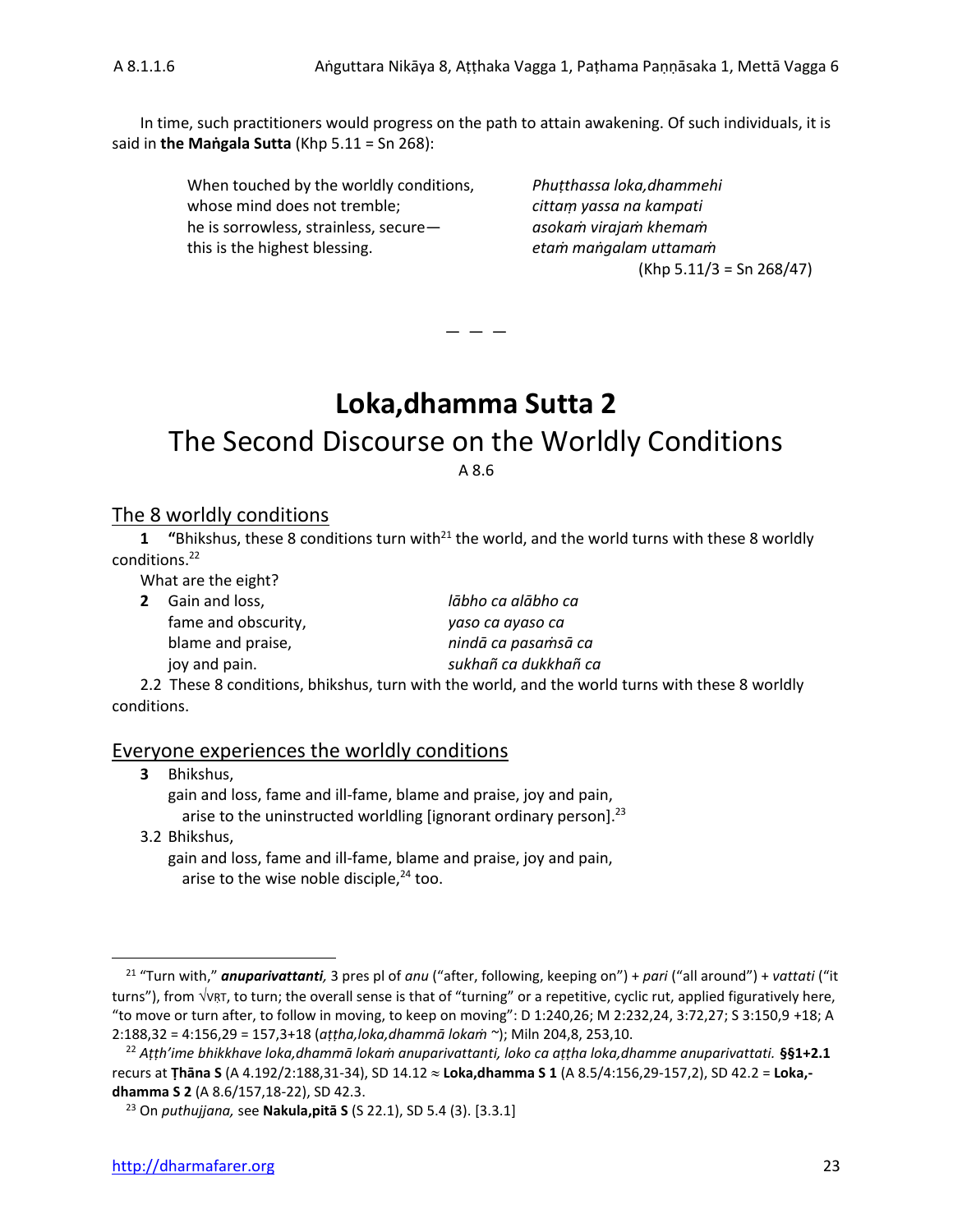3.3 What, then, bhikshus, **[158]** is the distinction, the disparity, the difference between the wise noble disciple and the uninstructed worldling?"<sup>25</sup>

3.4 "Bhante, our teachings are rooted in the Blessed One, guided by the Blessed One, have the Blessed One as refuge. It would be good indeed if the Blessed One were to explain its meaning. Having heard the Blessed One, the bhikshus would remember it."<sup>26</sup>

"Then listen, bhikshus, pay close attention to it, I will speak."

"Yes, bhante!" the bhikshus replied in assent to the Blessed One.

The Blessed One said this:

### (A) The uninstructed worldling is swayed by worldly conditions

- **4** Bhikshus,
- (1) when  $gain$  comes<sup>27</sup> to an uninstructed worldling,
- he does not reflect thus:
	- 'Now, this *gain* has arisen to me, but it is impermanent, unsatisfactory, subject to change.' He does not understand it as it really is.
- (2) When *loss* comes to an uninstructed worldling,
- he does not reflect thus:
	- 'Now, this *loss* has arisen to me, but it is impermanent, unsatisfactory, subject to change.' He does not understand it as it really is.
- (3) When **fame** comes to an uninstructed worldling,
- he does not reflect thus:
- 'Now, this *fame* has arisen to me, but it is impermanent, unsatisfactory, subject to change.' He does not understand it as it really is.
- (4) When *obscurity* comes to an uninstructed worldling,
- he does not reflect thus:
- 'Now, this *obscurity* has arisen to me, but it is impermanent, unsatisfactory, subject to change.' He does not understand it as it really is.
- (5) When **blame** comes to an uninstructed worldling,
- he does *not* reflect thus:
	- 'Now, this *blame* has arisen to me, but it is impermanent, unsatisfactory, subject to change.' He does not understand it as it really is.
- (6) When *praise* comes to an uninstructed worldling,

<sup>25</sup> *Tatra bhikkhave ko viseso ko adhippayāso kiṁ nānā,karaṇaṁ sutavato ariya,sāvakassa ko adhippayāso kiṁ nānā,karaṇaṁ sutavato ariya,sāvakassa assutavatā puthujjanenâti.* "The disparity," Ce *adhippāyo,* Be *adhippayāso;*  Se Ke *adhippāyaso;* Ee *adhipāyoso. Adhippāyaso* (cf BHS *abhiprāya*) Be explains it as being der from adhi *+ pa +*  yasu + ṇa (Be 17:8): see CPD: adhi-ppāya, meaning 2 & DP: adhippāya<sup>1</sup>, meaning 2.

<sup>26</sup> *Bhagavam,mūlakā no bhante dhammā, bhagavaṁ nettikā, bhagavaṁ paisaraṇā. Sādhu vata bhante bhagavata-ñ'eva paibhātu etassa bhāsitassa attho. Bhagavato sutvā bhkikkhū dhāressantîti*. This is stock: **Mahā Dhamma, samādāna S** (M 46,2/1:309 f), SD 59.11; **Vīmaṁsaka S** (M 47,3/1:317), SD 35.6; **Naakapāna S** (M 68,8/1:465), SD 37.4; **Mahā Suññata S** (M 122,19/3:115), SD 11.4; **Bālena Paṇḍita S** (S 2:24), SD 21.1, **Parivīmaṁsanā S** (S 12.51/- 2:81), SD 11.5, **Candûpama S** (S 16.3/2:199), SD 38.2; **Sammā,sambuddha S** (S 22.58/3:66), SD 49.10; **Sall'atthena S** (S 36.6/4:208), SD 5.5, **Ānanda S 2** (S 36.16/4:221); **(Tika) Añña Titthiyā S** (A 3.68/1:199), SD 16.4; **Loka,dhamma S**  (A 8.6/4:158), SD 48.3; **Kiṁ Mūlaka S** (A 8.83/4:338), SD 32.10; **Sambodhi Pakkhika Dhamma S** (A 9.1/4:351), SD 82.1; **Bhagavā Mūlaka S** (A 10.58/5:106), SD 57.20; **(Ekādasaka) Samādhi S 2** (A 11.20/5:355).

<sup>24</sup> "Wise noble disciple," *sutavato ariya,savako,* lit "instructed noble listener." On the 4 types of saints: see **Ānâpāna,sati S** (M 118,9-12/3:80 f), SD 7.13. On the 8 types of saints, see **Aṭṭha Puggala S** (A 8.59/4:292) + SD 15.1 (1). [3.3.2]

<sup>27</sup> "Comes," *uppajjati;* below *uppanno,* lit "arises."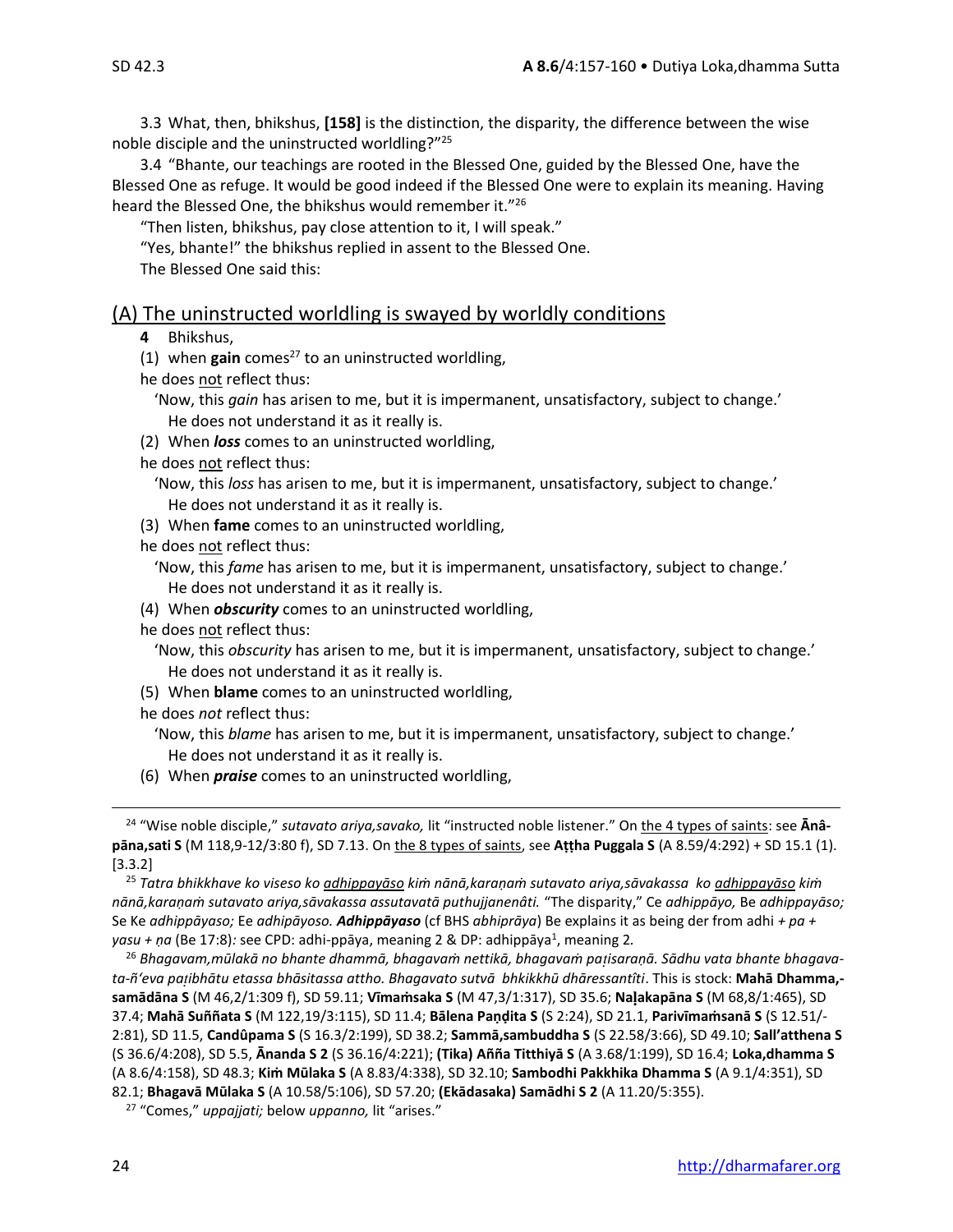he does not reflect thus:

- 'Now, this *praise* has arisen to me, but it is impermanent, unsatisfactory, subject to change.' He does not understand it as it really is.
- (7) When **joy** [pleasure] comes to an uninstructed worldling,
- he does not reflect thus:
	- 'Now, this *joy* has arisen to me, but it is impermanent, unsatisfactory, subject to change.' He does not understand it as it really is.
- (8) When *pain* comes to an uninstructed worldling,
- he does not reflect thus:
	- 'Now, this *pain* has arisen to me, but it is impermanent, unsatisfactory, subject to change.' He does not understand it as it really is.

### Approval and disapproval

| 4.2 Gain |      | continues to overwhelm his mind;            | loss   | continues to overwhelm his mind, too.                 |
|----------|------|---------------------------------------------|--------|-------------------------------------------------------|
|          | Fame | continues to overwhelm his mind;            |        | <i>ill-fame</i> continues to overwhelm his mind, too. |
|          |      | Blame continues to overwhelm his mind;      | praise | continues to overwhelm his mind, too.                 |
|          | Jov  | continues to overwhelm his mind;            | pain   | continues to overwhelm his mind, too.                 |
|          |      | 4.3 He annroves of the gain that has arisen |        | he disannroves of losses $^{28}$                      |

4.3 He approves of the *gain* that has arisen, He approves of the *fame* that has arisen, he disapproves of *ill-fame*. He approves of the *praise* that has arisen, he disapproves of *blame.*<sup>29</sup> He approves of the *joy* that has arisen, he disapproves of *pains*.

*ill-fame* continues to overwhelm his mind, too. *praise* continues to overwhelm his mind, too. *pain* continues to overwhelm his mind, too. he disapproves of *losses*.<sup>28</sup>

4.4 Thus fallen into approving and disapproving, he is not freed from birth, decay, death, sorrow, lamentation, physical pain, mental pain, distress—he is not free of suffering, I say!

# (B) The wise noble disciple is unswayed by worldly conditions

- **5** But, bhikshus,
- (1) when **gain** comes to a wise noble disciple,
	- he *reflects* thus:

'Now, this *gain* has arisen to me, but it is impermanent, unsatisfactory, subject to change.' He understands it as it really is.

- (2) When **loss** comes to a wise noble disciple,
	- he *reflects* thus:

'Now, this *loss* has arisen to me, but it is *impermanent, unsatisfactory, subject to change*.' He understands it as it really is.

(3) When **fame** comes to a wise noble disciple,

he *reflects* thus:

'Now, this *fame* has arisen to me, **[159]** but it is *impermanent, unsatisfactory, subject to change*.' He understands it as it really is.

(4) When **obscurity** comes to a wise noble disciple,

he *reflects* thus:

'Now, this *ill-fame* has arisen to me, but it is *impermanent, unsatisfactory, subject to change*.' He understands it as it really is.

<sup>28</sup> *So uppannaṁ lābhaṁ anurujjhati, alābhe paṭivirujjhati,* lit "He approves of the gain that has arisen; he is hostile to losses." Note that while the positive elements of these 4 pairs are each given in the singular*,* their negative counterparts are given in the plural throughout here: so too in §8.

<sup>29</sup> *Uppannaṁ pasaṁsaṁ anurujjhati, nindāya paṭivirujjhati.* Note the sequence is reversed here (*pasaṁsā...nindā*), unlike in the preceding sequences (*nindā,pasaṁsā*); so too in §8.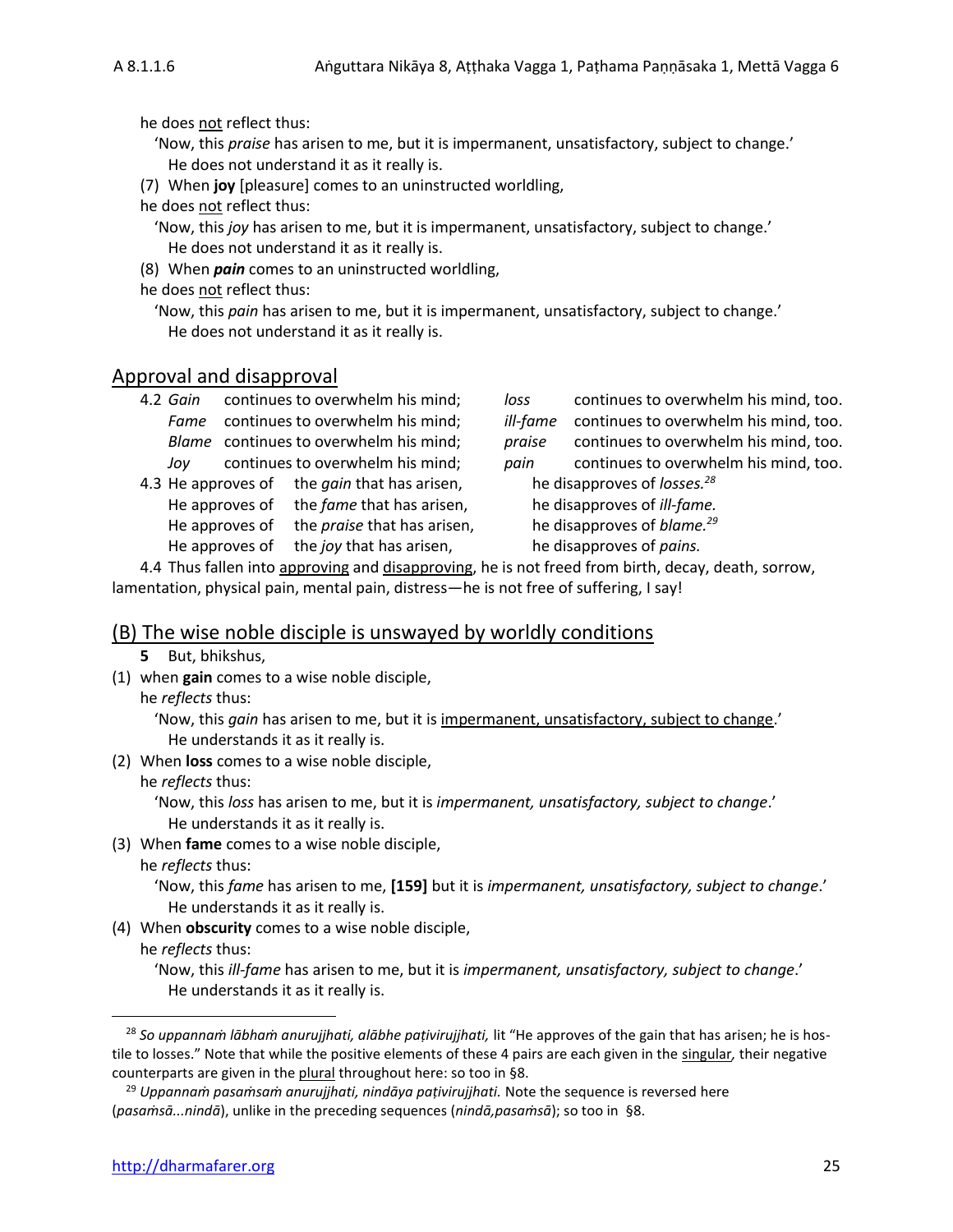(5) When **praise** comes to a wise noble disciple,

he *reflects* thus:

'Now, this *praise* has arisen to me, but it is *impermanent, unsatisfactory, subject to change*.' He understands it as it really is.

- (6) When **blame** comes to a wise noble disciple,
	- he *reflects* thus:

'Now, this *blame* has arisen to me, but it is *impermanent, unsatisfactory, subject to change*.' He understands it as it really is.

(7) When **joy** comes to a wise noble disciple,

### he *reflects* thus:

'Now, this *joy* has arisen to me, but it is *impermanent, unsatisfactory, subject to change*.' He understands it as it really is.

(8)<sup>30</sup> When **pain** comes to a wise noble disciple,

he *reflects* thus:

'Now, this *pain* has arisen to me, but it is *impermanent, unsatisfactory, subject to change*.' He understands it as it really is.

# Neither approving nor disapproving

- **7** *Gain* does not overwhelm his mind; *loss,* too, does not overwhelm his mind. *Fame* does not overwhelm his mind; *ill-fame,* too, does not overwhelm his mind. *Blame* does not overwhelm his mind; *praise,* too, does not overwhelm his mind. *Joy* does not overwhelm his mind; *pain,* too, does not overwhelm his mind.
- **8** He neither approves of the *gain* that has arisen, He neither approves of the *fame* that has arisen, nor does he disapprove of *ill-fame*. He neither approves of the *praise* that has arisen, nor does he disapprove of *blame.<sup>32</sup>* He neither approves of the *joy* that has arisen, nor does he disapprove of *pains*.

**9** Thus abandoning both *approving* and *disapproving*, he is *freed* from birth, decay, death, sorrow, lamentation, physical pain, mental pain, distress: he is free of suffering, I say!

**10** This, bhikshus, is the distinction, the disparity, the difference between the wise noble disciple and the uninstructed worldling.

# The verses on the worldly conditions

| 11 Lābho alābho ca yasâyaso ca,<br>nindā pasamsā ca sukham dukhañ ca<br>ete aniccā manujesu dhammā<br>asassatā vipariņāma, dhammā | Gain and loss, fame and ill-fame,<br>blame and praise, joy and pain-<br>these are the impermanent states amongst humans.<br>not eternal, subject to change. |
|-----------------------------------------------------------------------------------------------------------------------------------|-------------------------------------------------------------------------------------------------------------------------------------------------------------|
| 12 Ete ca ñatvā satimā sumedho<br>avekkhati vipariņāma, dhamme                                                                    | And the mindful wise, knowing these,<br>sees them as being subject to change.                                                                               |

 $30$  PTS ed number this para as §6, without number the preceding paragraphs. I have omitted this numbering, as it breaks the natural flow of the text.

nor does he disapprove of *losses*.<sup>31</sup>

<sup>31</sup> *So uppannaṁ lābhaṁ nânurujjhati, alābhe na-p,paṭivirujjhati,* lit "He approves not of the gain that has arisen; he is not hostile to losses." Note that while the positive elements of these 4 pairs are each given in the singular*,*  their negative counterparts are given in the plural throughout here: so too in §4.3.

<sup>32</sup> *Uppannaṁ pasaṁsaṁ nânurujjhati, nindāya na-p,paṭivirujjhati*. Note the sequence is reversed here (*pasaṁsā... nindā*), unlike in the preceding sequences (*nindā,pasaṁsā*); so too in §4.3.